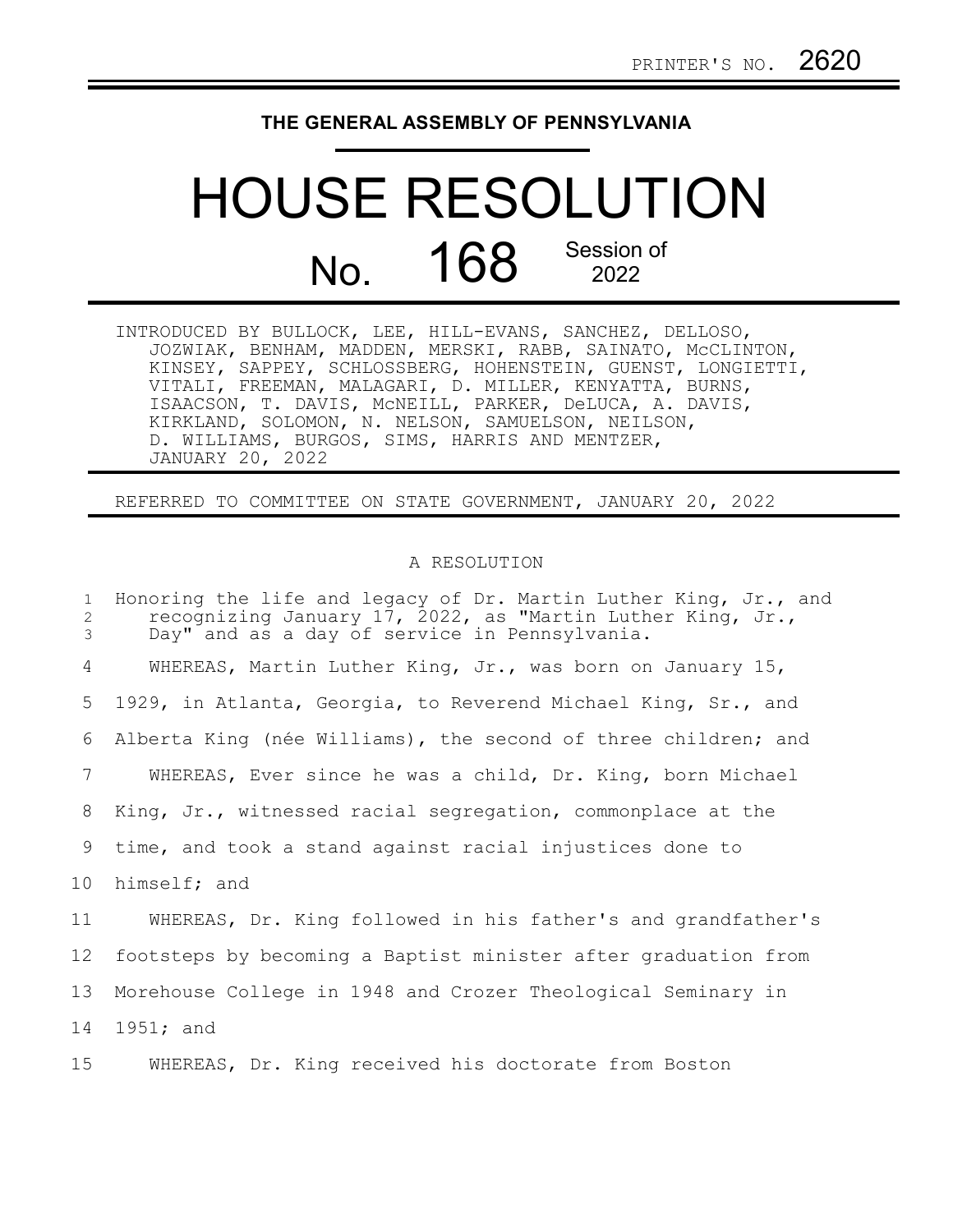University in 1955; and 1

WHEREAS, As pastor, Dr. King was vocal in his disdain for racial segregation and organized a citywide boycott of the segregated busing system in Montgomery, Alabama, which led to a United States Supreme Court decision forcing desegregation of the buses; and 2 3 4 5 6

WHEREAS, Dr. King championed the philosophy of nonviolent passive resistance, civil disobedience and freedom from oppression; and 7 8 9

WHEREAS, In 1957, Dr. King moved back to Atlanta to join his father as associate pastor of the Ebenezer Baptist Church and organized the Southern Christian Leadership Conference to fight segregation and discrimination throughout the South; and WHEREAS, He led a massive voter registration drive in Selma, Alabama, resulting in the famous freedom march to Montgomery, the state capital; and 10 11 12 13 14 15 16

WHEREAS, The famous march on Washington, DC, in 1963 culminated in a great rally at the Lincoln Memorial at which Dr. King gave his immortal "I Have a Dream" speech and the enactment of the Federal Civil Rights Act of 1964; and 17 18 19 20

WHEREAS, His determined leadership of the civil rights movement in the United States was formally recognized in 1964 when he received the Nobel Peace Prize; and 21 22 23

WHEREAS, Dr. King was assassinated in 1968 while in Memphis, Tennessee; and 24 25

WHEREAS, The third Monday of January has been designated as a national holiday as well as a State holiday within the Commonwealth, providing all Americans an opportunity to reflect upon the profound impact of Dr. King's personal sacrifices and efforts to ensure freedom for all; therefore be it 26 27 28 29 30

20220HR0168PN2620 - 2 -